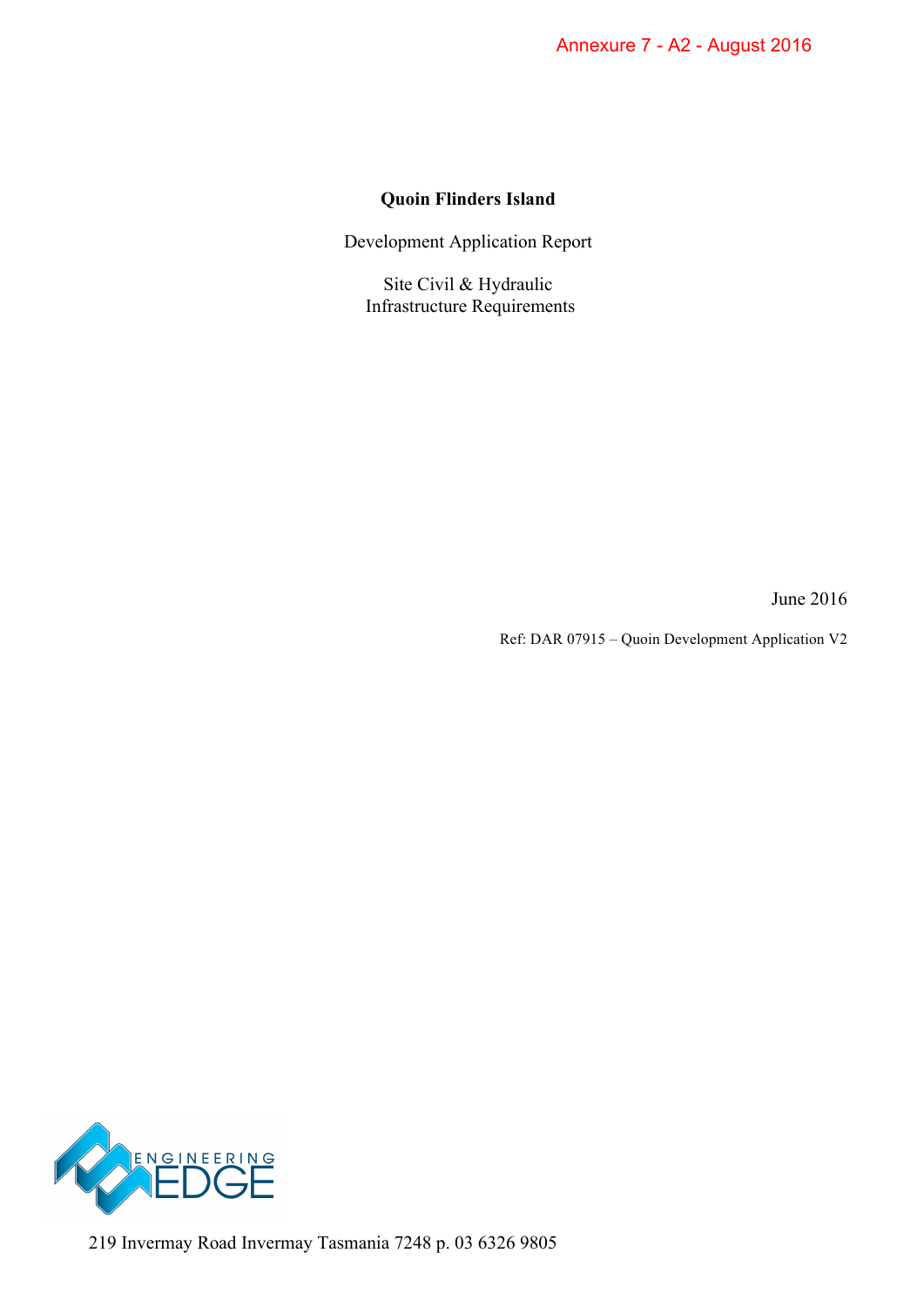## **Introduction**

This report relates to the development proposal to be known as Quoin – located adjacent to Mt Killiecrankie on the northern end of Flinders Island. The proposal is for a maintenance shed and new owners house.

### **The Site**

The Quoin property is located on the northern end of Flinders Island, near the township of Killiecrankie and is adjacent to Mount Killiecrankie. Farming activities are undertaken on the 1220 acres of land. The western portion of the site bounds the beach and ocean and consists of undulating coastal sand dunes. The Quoin proposal is located in this eastern portion of the site.

Currently an access track extends from the main house located near Palana Road down to a house on a separate title near the beach front in an east-west orientation. The boundary of the property to the south is connected to Killiecrankie Road via an unnamed road. It is proposed to access the new owners house is accessed from this point. An internal farm track is already used to the site.

### **Services Discussion**

In the establishment of stand-alone infrastructure for water supply, it is proposed to collect rainwater from the roof, store it rainwater tanks and reticulate to the point of use. To deliver acceptable outcomes to this scheme the Standards Australia HB230-2008 Rainwater Tank Design and Installation Handbook will be followed. Fire-fighting water supply tanks will have to be considered in concert with the domestic water supply.

For wastewater disposal, the sand soil stratum is suitable for standard septic systems. The grouping and size of development in each location is at a domestic scale and hence the requirements of AS1547:2012 – On-site Domestic Wastewater Management are appropriate.

In the upgrade of access roads, the rural character needs to be maintained while providing suitable all weather access, for patrons, service vehicles and emergency services. The design of the road network will be in accordance with IPWEA standards & Guidelines for Development in Bushfire Prone Areas of Tasmania.

### **Water Supply**

Discussion on water supply has focussed on the rainwater harvesting. This method of water supply has to be tested to establish if this design philosophy is sustainable into the future. The simple idea of rainwater harvesting is to collect roof water, and have a storage connected to a constant pressure pump to supply the dwelling. At this use point the water will be treated with a UV filter and then consumed.

### **Diagram 1 – Rainwater Harvesting Schematic**

To test the sustainability of the model the supply and usage scenarios need to be examined. This examination is a Water Balance Model. The Model is a month by month examination of water capture and usage. The capture and usage is divided into building groups. The reference in the model is to the areas shown on the site master plan.



In the water balance model for the site Water Capture is determined by two factors, monthly average rainfall measured in millimetres and building roof area in metres square. Water Usage is controlled by a number of variables, including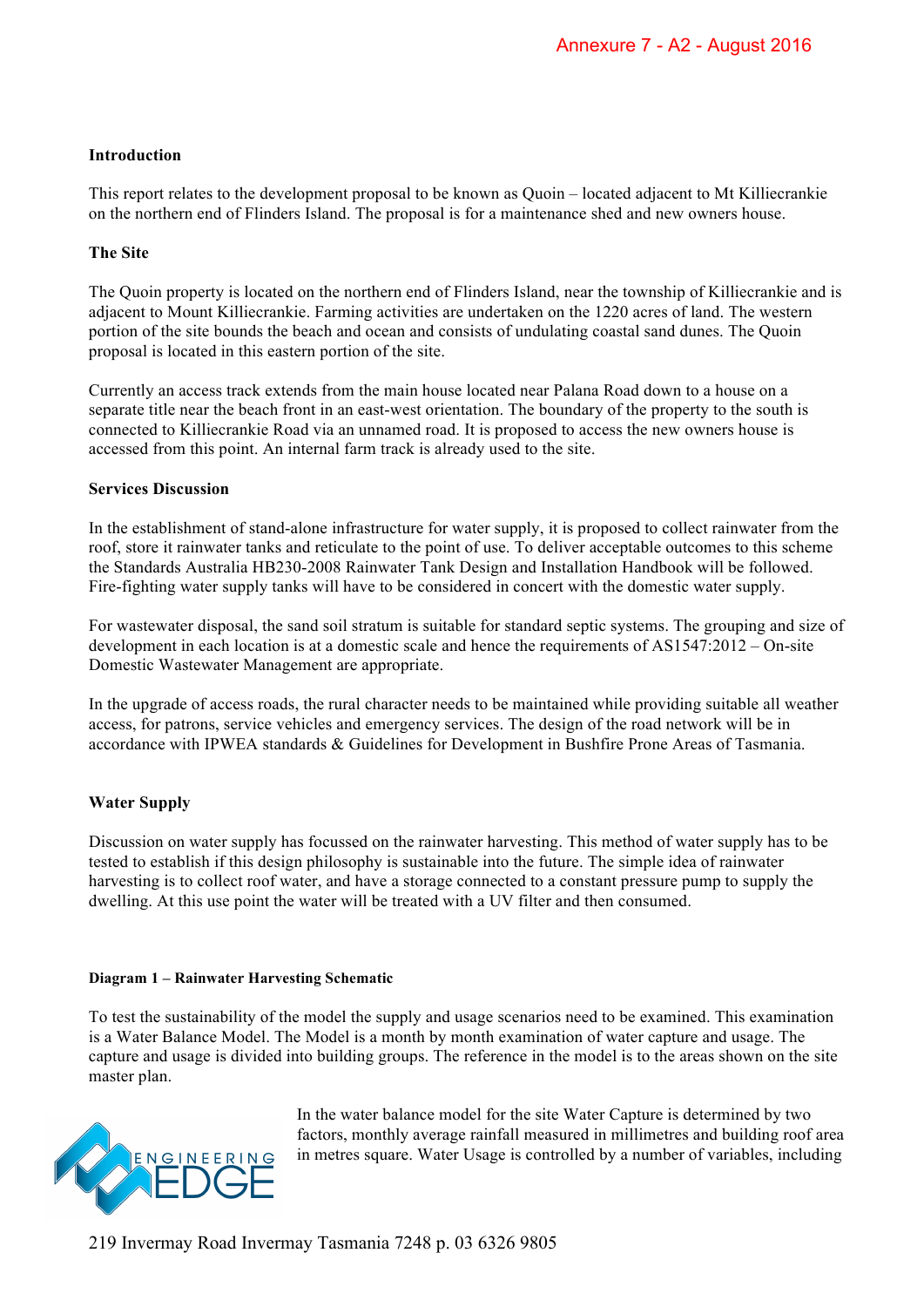occupation rates, number of days per month and consumptions rates. The monthly rainfall figures adopted and the monthly occupancy rates for projected maximum demand are listed in Table 1.

| Month                      | Jan | <b>Feb</b>   | Mar          | Apr | May                 | Jun | Jul | Aug  | Sep | Jct          | <b>Nov</b>               | Dec          |
|----------------------------|-----|--------------|--------------|-----|---------------------|-----|-----|------|-----|--------------|--------------------------|--------------|
| Rainfall mm                |     | 30           | 48           | 56  | $\overline{ }$<br>∼ | 6   | 4   | $-1$ | OΖ  | $\sim$<br>◡▵ | - -<br>ັ້                | $\sim$<br>ັ  |
| $\frac{6}{6}$<br>Occupancy | 76  | $\sim$<br>′б | $\sim$<br>'∪ | 66  | 44                  | 44  | 44  | 44   | 50  | 50           | $\overline{\phantom{a}}$ | $\sim$<br>'6 |

#### **Table 1 – Monthly Rainfall and Occupancy Rates**

Rainfall Figures from Bureau of Meteorology for Killiecrankie Flinders Island TAS. Occupancy Rates from Business Plan Projections by 333

The Water Balance Model showed that the site requirements are deficient at the anticipated occupancy rates and that additional roof capture area is required. To manage the shortfall, it is proposed to capture and store water from the Maintenance Shed located on the main access track. The calculated roof area to make up the shortfall is  $600m^2$ . The assumptions used to calculate the water balance are shown in the following Table 2.

| <b>Building Group with Master Plan Reference</b> | Roof Area m <sup>2</sup> | <b>Consumption Rate</b>          |
|--------------------------------------------------|--------------------------|----------------------------------|
| Maintenance Shed (8)                             | 600                      | 200 litres per day               |
| Owners Residence (11)                            | 323                      | 600 litres per residence per day |

#### **Table 2 – Consumption Rates for Building Groups**

Consumption Rates from HB 230-2008 and AS1547-2012 adapted to reflect usage in different types of buildings

The Owners Residence will have to be filled via a tanker or a reticulated pump system as they are at a high elevation. In Table 3 the required tank sizes are shown for each building group.

| <b>Building Group with Master Plan Reference</b> | Number of<br>Tanks | <b>Tank Size</b> |
|--------------------------------------------------|--------------------|------------------|
| Maintenance Shed (8)                             |                    | 23650 Litre      |
| Owners Residence (11)                            |                    | 23650 Litre      |

### **On-Site Wastewater Management**

The preliminary discussions with the geotechnical consultant have confirmed the suitability of the sand for absorption of septic treated wastewater. The new house site residence will be collected with sewer pipes, treated in a suitably sized septic tank and disposed by the absorption trenches. Keeping this treatment system close to the source will be the most economical and effective solution.

Final design of the maintenance shed and new house site will be completed at the final design phase. Preliminary septic tank sizing has been determined in accordance with AS1547:2012 and is shown in Table 4.

| <b>Building Group with Master Plan Reference</b> | <b>No. Septic Tanks   Septic Tank Size</b> |            |
|--------------------------------------------------|--------------------------------------------|------------|
| Maintenance Shed (8)                             |                                            | 3000 Litre |
| Owners Residence (11)                            |                                            | 3500 litre |

#### **Table 4 – Septic Tank Sizing for Each Building Group** In accordance with Table J1 – AS1547:2012



**Conclusion**

219 Invermay Road Invermay Tasmania 7248 p. 03 6326 9805